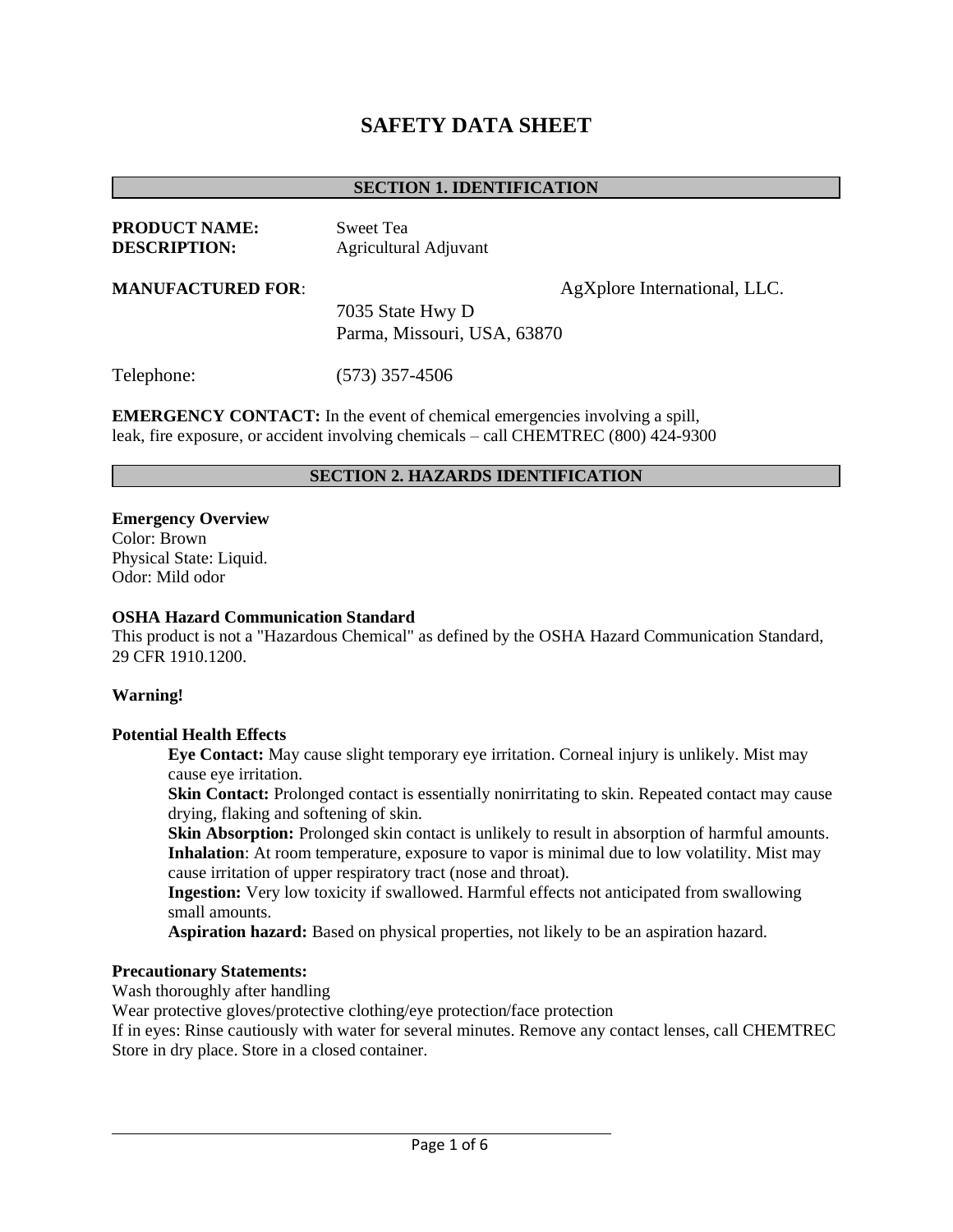# **SECTION 3. COMPOSITION / INFORMATION ON INGREDIENTS**

| Component          | $CAS \#$  | Amount    |
|--------------------|-----------|-----------|
| Sugar              | Mixture   | $<30.0\%$ |
| Urea               | $57-13-6$ | $<2.0\%$  |
| Inert Component(s) | N/A       | $>60\%$   |

### **SECTION 4. FIRST AID MEASURES**

#### **Description of first aid measures**

**General advice:** If potential for exposure exists refer to Section 8 for specific personal protective equipment.

**Inhalation**: Move person to fresh air; if effects occur, consult a physician.

**Skin Contact:** Flush skin with plenty of water for at least 15 minutes while removing contaminated clothing and shoes. Wash clothing before reuse. Remove contaminated clothing and shoes. If irritation persists seek medical attention.

**Eye Contact:** Flush eyes thoroughly with water for several minutes. Remove contact lenses after the initial 1-2 minutes and continue flushing for several additional minutes. If effects occur, consult a physician, preferably an ophthalmologist.

**Ingestion:** Call a physician or poison control center immediately. Rinse mouth. Do NOT induce vomiting. If vomiting occurs keep head low so that stomach content doesn't get into the lungs. Do not use mouth to mouth.

### **Indication of immediate medical attention and special treatment needed**

In case of a accident or unwellness, seek medical attention immediately.

### **SECTION 5. FIREFIGHTING MEASURES**

**Suitable extinguishing media:** Water fog or fine spray, Dry chemical fire extinguishers, Carbon dioxide fire extinguishers, Foam.

**Extinguishing Media to Avoid:** Do not use direct water stream. May spread fire. **Specific Hazards arising from the substance or mixture:** Avoid inhaling the fumes

### **Advice for firefighters**

**Fire Fighting Procedures:** Keep people away. Isolate fire and deny unnecessary entry. Use water spray to cool fire exposed containers and fire affected zone until fire is out and danger of reigniting has passed. Fight fire from protected location or safe distance. Consider the use of unmanned hose holders or monitor nozzles. Immediately withdraw all personnel from the area in case of rising sound from venting safety device or discoloration of the container. Burning liquids may be extinguished by dilution with water. Do not use direct water stream. May spread fire. Move container from fire area if this is possible without hazard. Burning liquids may be moved by flushing with water to protect personnel and minimize property damage.

**Special Protective Equipment for Firefighters**: Wear positive-pressure self-contained breathing apparatus (SCBA) and protective fire fighting clothing (includes fire fighting helmet, coat, trousers, boots, and gloves). If protective equipment is not available or not used, fight fire from a protected location or a safe distance.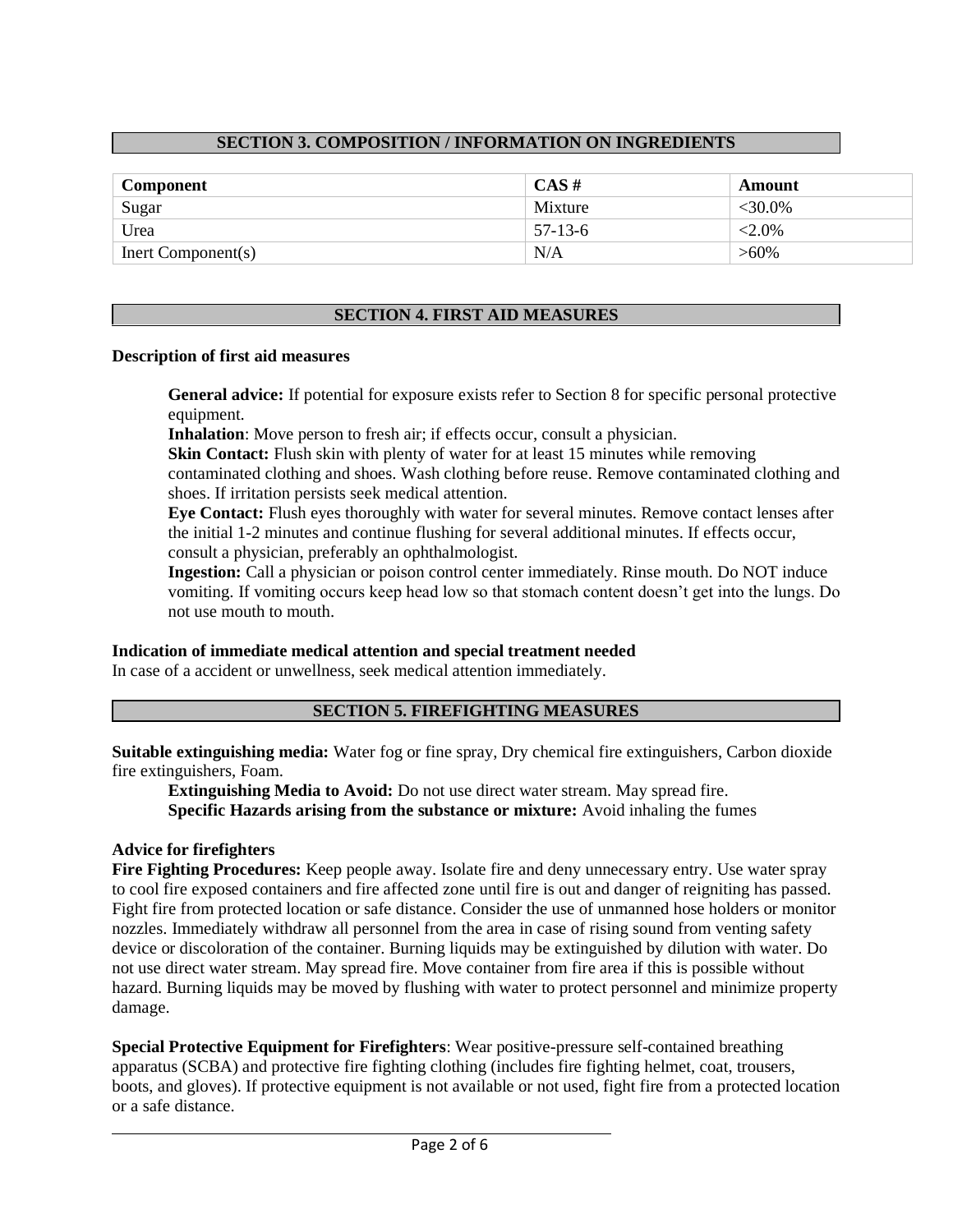## **SECTION 6. ACCIDENTAL RELEASE MEASURES**

**Personal precautions, protective equipment and emergency procedures:** Spilled material may cause a slipping hazard. Keep unnecessary and unprotected personnel from entering the area. Use appropriate safety equipment. For additional information, refer to Section 8, Exposure Controls and Personal Protection.

**Environmental precautions**: Prevent from entering into soil, ditches, sewers, waterways and/or groundwater. See Section 12, Ecological Information.

**Methods and materials for containment and cleaning up**: Contain spilled material if possible. Absorb with inert material and dispose of in accordance with applicable regulations (Disposal Section 13)

### **SECTION 7. HANDLING AND STORAGE**

**General Handling:** Do not eat or drink while working. Before making transfer operations, assure that there aren't any incompatible material residuals in the containers. Contaminated clothing should be changed before entering eating areas. See section 8 for protective equipment.

#### **Storage**

Store away from direct sunlight or ultraviolet light. Keep container tightly closed when not in use. Store in a dry place. Protect from atmospheric moisture.

Store in the following material(s): Stainless steel. Aluminum. Plasite 3066 lined container. 316 stainless steel. Opaque HDPE plastic container.

Shelf life: Use within 12.0 Months.

# **SECTION 8. EXPOSURE CONTROLS / PERSONAL PROTECTION**

### **Personal Protection**

**Eye/Face Protection:** Use safety glasses (with side shields). If there is a potential for exposure to particles which could cause eye discomfort, wear chemical goggles.

**Skin Protection:** Wash off immediately with soap and plenty of water removing all contaminated clothes and shoes. If skin irritation persists, call a physician.

**Hand protection:** Wear appropriate protective gloves to prevent skin exposure. Consistent with general hygienic practice for any material, skin contact should be minimized.

**Respiratory Protection**: Respiratory protection should be worn when there is a potential to exceed the exposure limit requirements or guidelines. If there are no applicable exposure limit requirements or guidelines, wear respiratory protection when adverse effects, such as respiratory irritation or discomfort have been experienced, or where indicated by your risk assessment process. In misty atmospheres, use an approved particulate respirator. The following should be effective types of air purifying respirators: Organic vapor cartridge with a particulate prefilter. **Ingestion:** Use good personal hygiene. Do not consume or store food in the work area. Wash hands before smoking or eating.

### **Engineering Controls**

**Ventilation:** Use local exhaust ventilation, or other engineering controls to maintain airborne levels below exposure limit requirements or guidelines. If there are no applicable exposure limit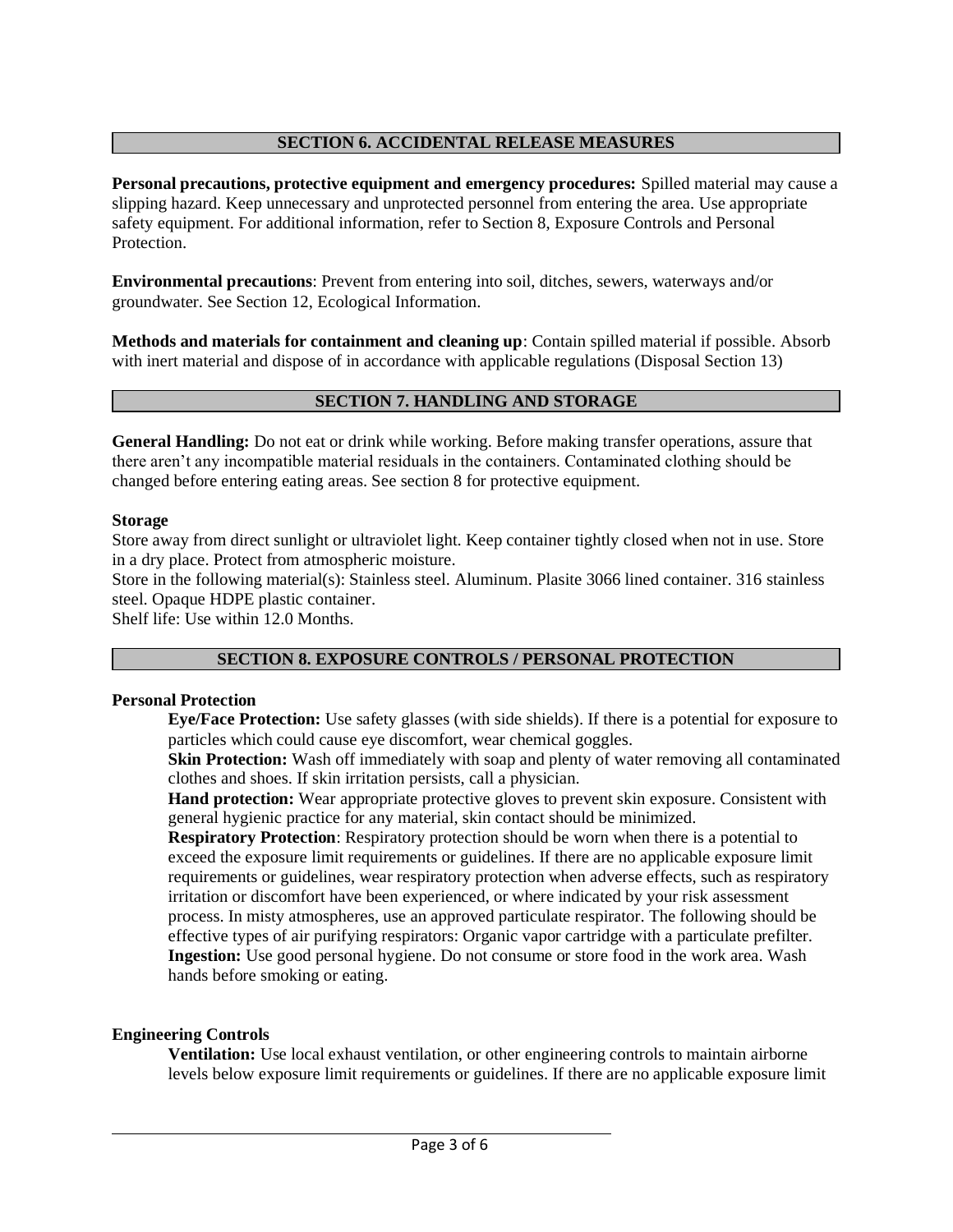requirements or guidelines, general ventilation should be sufficient for most operations. Local exhaust ventilation may be necessary for some operations.

### **SECTION 9. PHYSICAL AND CHEMICAL PROPERTIES**

| <b>Physical State</b>                    | Liquid          |  |
|------------------------------------------|-----------------|--|
| Odor                                     | Mild odor       |  |
| pH (neat)                                | $7.0 - 8.0$     |  |
| Freeze / Melting Point                   | Not Determined  |  |
| Boiling Point / Range                    | Not Determined  |  |
| Specific Gravity (25°C)                  | 1.08            |  |
| <b>Flash Point</b>                       | Not Determined  |  |
| Color                                    | Dark blue/green |  |
| Solubility in Water                      | Disperible      |  |
| Viscosity                                | $5$ mPa-s       |  |
| <b>Odor Threshold</b>                    | Not Determined  |  |
| <b>Evaporation Rate</b>                  | Not Determined  |  |
| <b>Upper / Lower Flammability Limits</b> | Not Determined  |  |
| <b>Vapor Pressure</b>                    | Not Determined  |  |
| <b>Vapor Density</b>                     | Not Determined  |  |
| <b>Partition Coefficient</b>             | Not Determined  |  |
| <b>Auto-Ignition Point</b>               | Not Determined  |  |
| <b>Decomposition Temperature</b>         | Not Determined  |  |
| Density                                  | $9.0$ lbs/gal   |  |

### **SECTION 10. STABILITY AND REACTIVITY**

#### **Reactivity**

No dangerous reaction known under conditions of normal use.

**Chemical stability** 

Stable under recommended storage conditions. See Storage, Section 7

**Possibility of hazardous reactions** Stable under normal conditions

**Conditions to Avoid:** Exposure to elevated temperatures can cause product to decompose. Avoid direct sunlight or ultraviolet sources. Stable under normal conditions.

**Incompatible Materials:** Avoid contact with: Strong acids. Strong bases. Strong oxidizers.

### **Hazardous decomposition products**

Decomposition products depend upon temperature, air supply and the presence of other materials. **Decomposition products can include and are not limited to**: Aldehydes. Alcohols. Ethers. Organic Acids.

# **SECTION 11. TOXICOLOGICAL INFORMATION**

**Routes of Exposure:** Eye Contact: May cause irritation. Skin contact: Can be absorbed, may cause irritation. Inhalation: Unknown Ingestion: Unknown

**Exposure Symptoms:** Burning and skin damage. Eye irritation-stinging, tearing, redness, swelling, and blurred vision. Allergic skin reaction some redness and rash.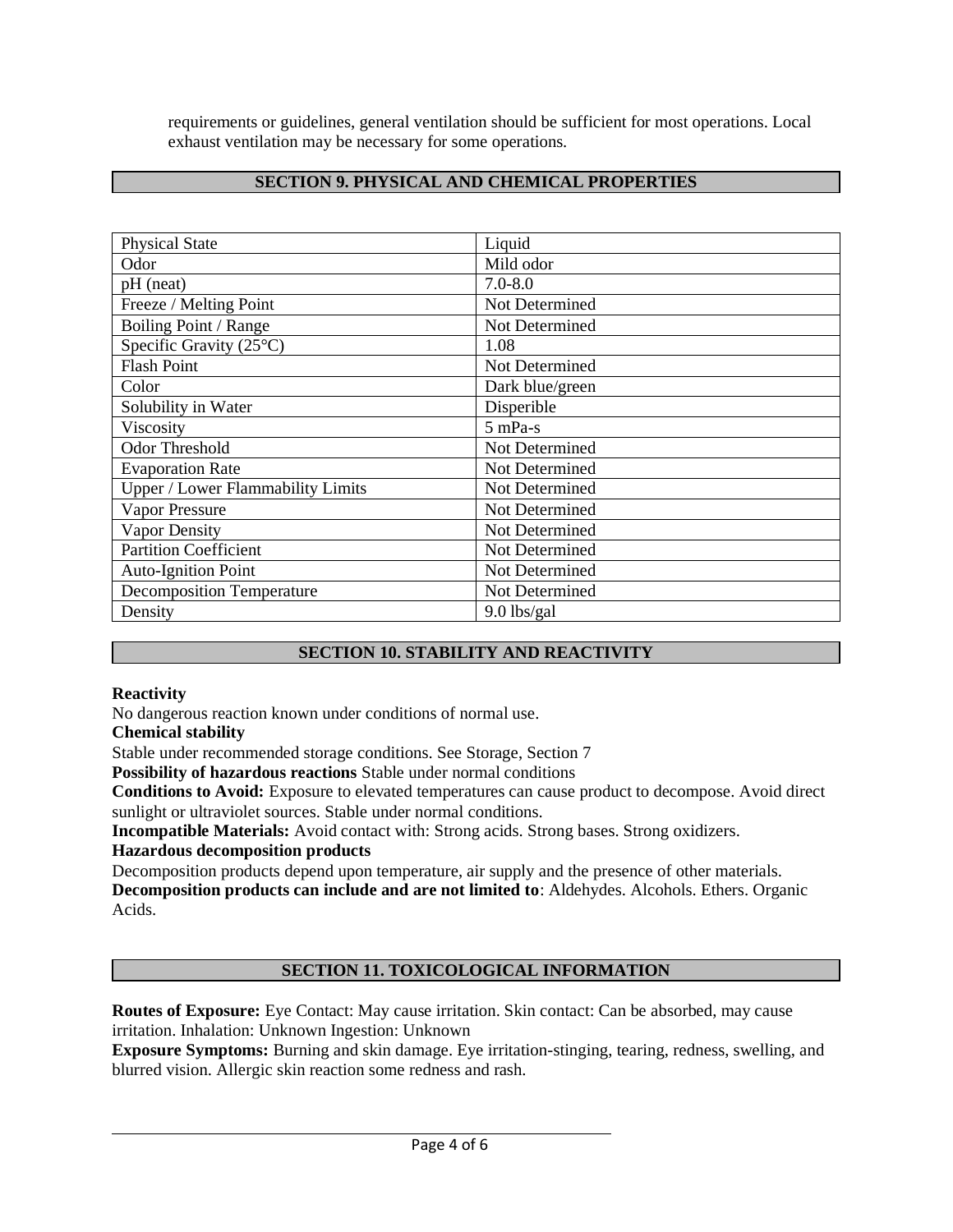**Acute and Chronic effects:** Components may be absorbed into the body through the skin. Contact may irritate or burn eyes. Prolonged inhalation may be harmful. Prolonged exposures may cause chronic effects.

**Acute Toxicity Oral**  N/A **Dermal**   $N/A$ **Eye damage/eye irritation**  May cause slight temporary eye irritation. Mist may cause eye irritation. **Skin corrosion/irritation**  N/A **Carcinogenicity**  N/A

### **SECTION 12. ECOLOGICAL INFORMATION**

#### **Toxicity**

Material is practically non-toxic to aquatic organisms on an acute basis. **Ecological information of the mixture: Aquatic Acute Toxicity**  EC50 Algae: N/A LC50 Crustacea: N/A LC50 Fish:  $N/A$ **Persistence and Degradability**  Material is readily biodegradable. **Bioaccumlative potential**  Ecological information of the mixture:Bioaccumlation: No data available **Mobility in Soil Ecological information of the substance:**  Mobility in Soil: N/A Other adverse effects: None Use according to criteria of good industrial practice, avoiding product dispersion in the environment.

### **SECTION 13. DISPOSAL CONSIDERATIONS**

DO NOT DUMP INTO ANY SEWERS, ON THE GROUND, OR INTO ANY BODY OF WATER. If possible recover the product, otherwise dispose of in authorized landfill. AS YOUR SUPPLIER, WE HAVE NO CONTROL OVER THE MANAGEMENT PRACTICES OR MANUFACTURING PROCESSES OF PARTIES HANDLING OR USING THIS MATERIAL.

### **SECTION 14. TRANSPORT INFORMATION**

**DOT Non-Bulk:** Not Regulated **DOT Bulk:** Not Regulated

# **SECTION 15. REGULATORY INFORMATION**